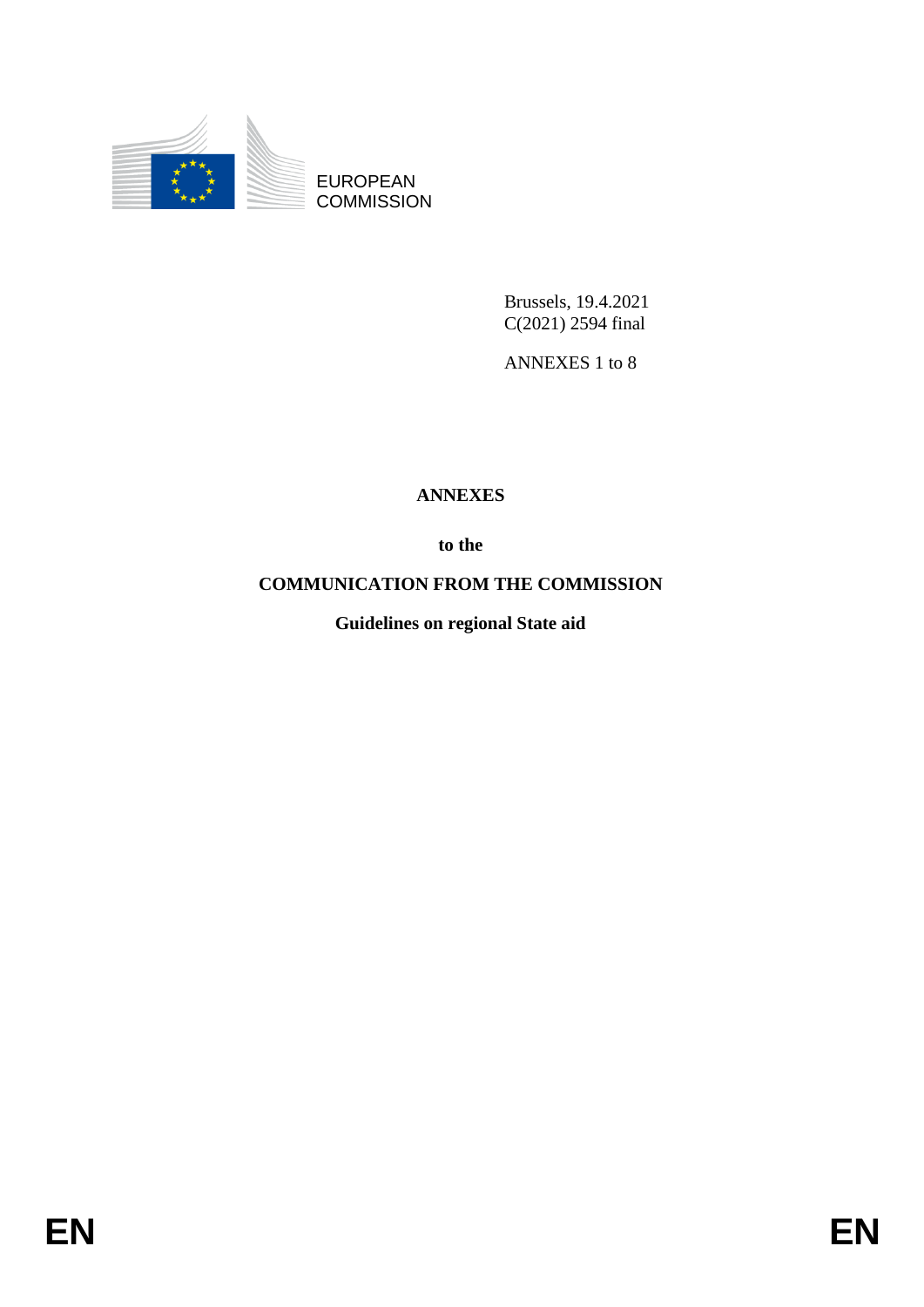| <b>Belgium</b>                      | NUTS regions                  | <b>GDP</b><br>per<br>capita <sup>1</sup> | Percentage of<br>national<br>population <sup>2</sup> |
|-------------------------------------|-------------------------------|------------------------------------------|------------------------------------------------------|
| 'a' areas                           | BE34 Prov. Luxembourg<br>(BE) | 73.00                                    | 2.50%                                                |
| Non-predefined 'c' areas            |                               |                                          | 23.33%                                               |
| Total population coverage 2022-2027 |                               |                                          | 25.83%                                               |

## **Annex I – Regional aid coverage by Member State for 2022-2027**

| <b>Bulgaria</b>                                               | <b>NUTS</b> regions                              | <b>GDP</b><br>per<br>capita | Percentage of<br>national<br>population |
|---------------------------------------------------------------|--------------------------------------------------|-----------------------------|-----------------------------------------|
| 'a' areas                                                     | <b>BG31</b><br>Северозападен<br>Severozapaden    | 31.67                       | 10.66%                                  |
|                                                               | ВСЗ2 Северен централен<br>/ Severen tsentralen   | 34.33                       | 11.24%                                  |
|                                                               | BG33<br>Североизточен<br>Severoiztochen          | 40.33                       | 13.26%                                  |
|                                                               | <b>BG34</b><br><b>Югоизточен</b><br>Yugoiztochen | 43.00                       | 14.74%                                  |
|                                                               | ВС42 Южен централен /<br>Yuzhen tsentralen       | 35.00                       | 20.13%                                  |
| Predefined 'c'<br>(former)<br>$\mathbf{a}$<br>areas<br>areas) | <b>BG41</b><br>Югозападен<br>Yugozapaden         | 81.33                       | 29.97%                                  |
| Total population coverage 2022-2027                           |                                                  |                             | 100.00%                                 |
|                                                               |                                                  |                             |                                         |

| Czechia                                        | NUTS regions         | GDP per<br>capita | Percentage of<br>national<br>population |
|------------------------------------------------|----------------------|-------------------|-----------------------------------------|
| 'a' areas                                      | CZ04 Severozápad     | 63.67             | 10.50%                                  |
|                                                | CZ05 Severovýchod    | 75.00             | 14.22%                                  |
|                                                | CZ07 Střední Morava  | 73.33             | 11.43%                                  |
|                                                | CZ08 Moravskoslezsko | 74.33             | 11.33%                                  |
| Predefined 'c' areas<br>(former $a'$<br>areas) | CZ02 Střední Čechy   | 82.67             | 12.81%                                  |

 $\,1\,$ <sup>1</sup> Measured in PPS, three-year average for 2016-2018 (EU27 = 100) (as updated on 23.3.2020).<br><sup>2</sup> Based on Eurostat population data for 2018

<sup>2</sup> Based on Eurostat population data for 2018.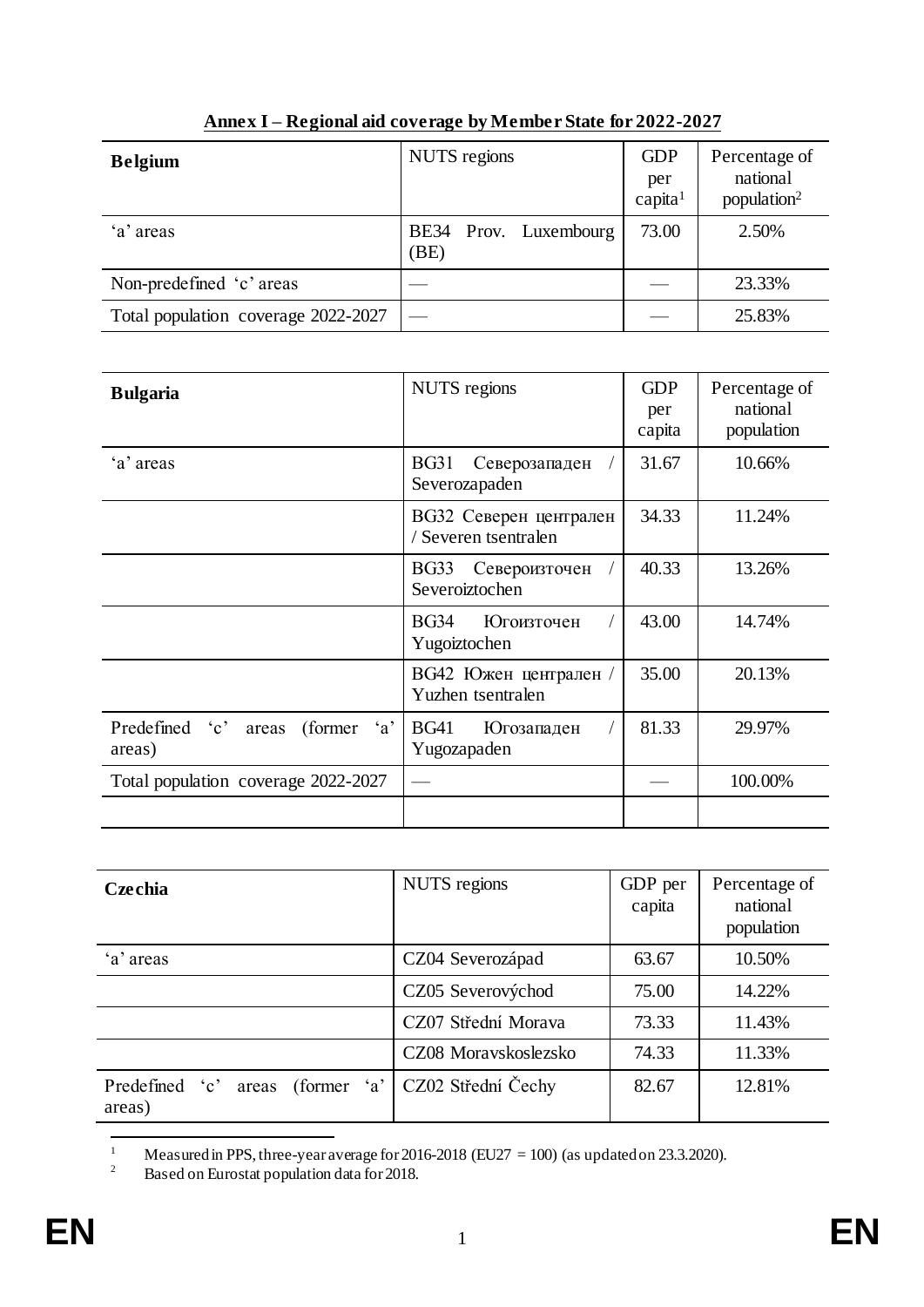|               |                                |  | CZ03 Jihozápad  | 78.00 | 11.52% |
|---------------|--------------------------------|--|-----------------|-------|--------|
|               |                                |  | CZ06 Jihovýchod | 82.67 | 15.94% |
| Total<br>2027 | population coverage $2022 -$ — |  |                 |       | 87.76% |

| <b>Denmark</b>                      | NUTS regions | <b>GDP</b><br>per<br>capita | Percentage of<br>national<br>population |
|-------------------------------------|--------------|-----------------------------|-----------------------------------------|
| Non-predefined 'c' areas            |              |                             | 7.50%                                   |
| Total population coverage 2022-2027 |              |                             | 7.50%                                   |

| <b>Germany</b>                      | NUTS regions | <b>GDP</b><br>per<br>capita | Percentage of<br>national<br>population |
|-------------------------------------|--------------|-----------------------------|-----------------------------------------|
| Non-predefined 'c' areas            |              |                             | 18.10%                                  |
| Total population coverage 2022-2027 |              |                             | 18.10%                                  |

| <b>Estonia</b>                                           | NUTS regions | GDP<br>per<br>capita | Percentage of<br>national<br>population |
|----------------------------------------------------------|--------------|----------------------|-----------------------------------------|
| Predefined 'c'<br>areas (former 'a' EE00 Eesti<br>areas) |              | 79.33                | 100.00%                                 |
| Total population coverage 2022-2027                      |              |                      | 100.00%                                 |

| <b>Ireland</b>                      | NUTS regions | <b>GDP</b><br>per<br>capita | Percentage of<br>national<br>population |
|-------------------------------------|--------------|-----------------------------|-----------------------------------------|
| Non-predefined 'c' areas            |              |                             | 35.90%                                  |
| Total population coverage 2022-2027 |              |                             | 35.90%                                  |

| Greece    | NUTS regions                            | <b>GDP</b><br>per<br>capita | Percentage of<br>national<br>population |
|-----------|-----------------------------------------|-----------------------------|-----------------------------------------|
| 'a' areas | EL41 Βόρειο Αιγαίο / Voreio<br>Aigaio   | 49.00                       | 2.01%                                   |
|           | Νότιο<br>EL42<br>Αιγαίο<br>Notio Aigaio | 73.67                       | 3.19%                                   |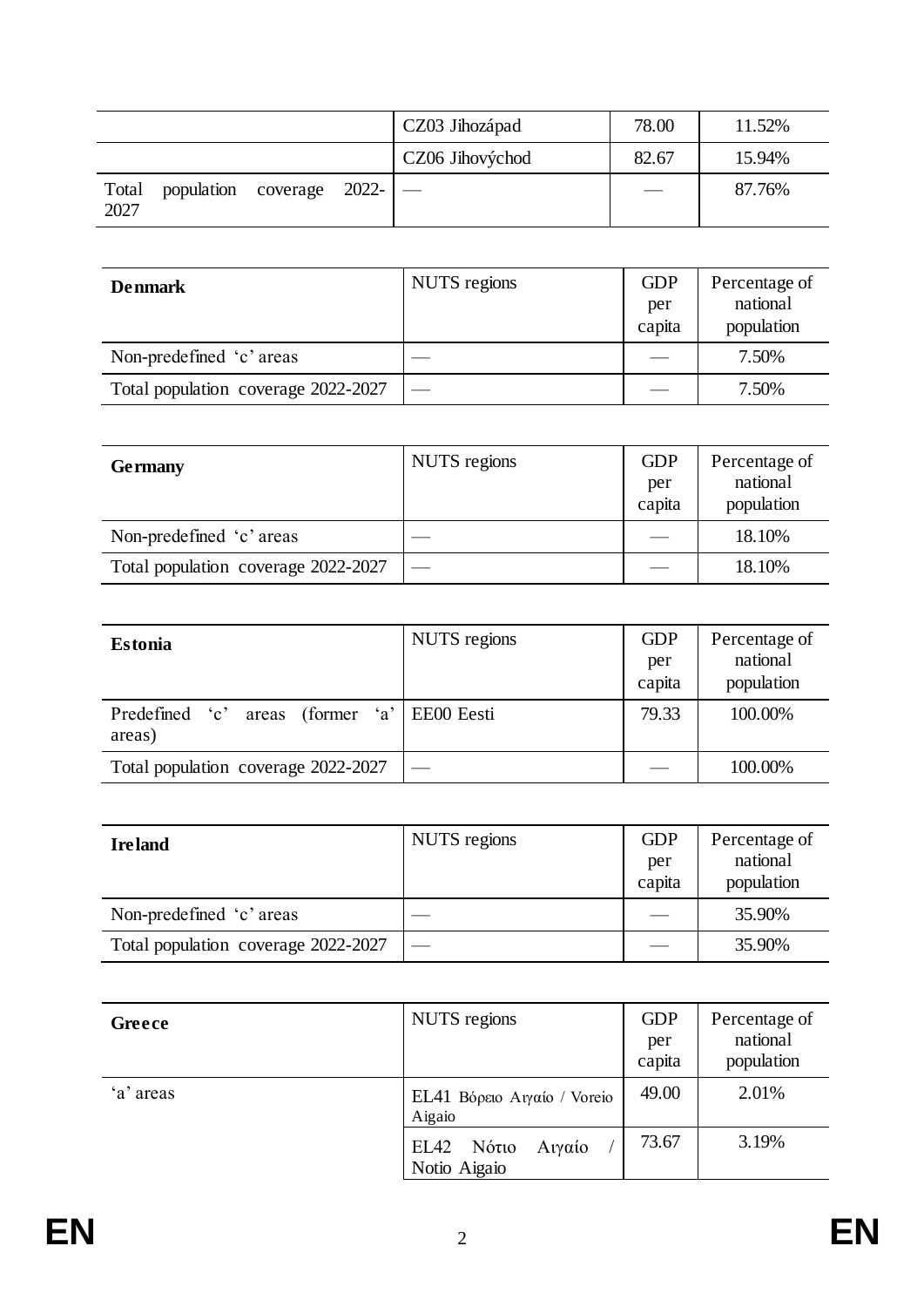|                                     | EL43 Κρήτη / Kriti                                                                                              | 58.33 | 5.91%  |
|-------------------------------------|-----------------------------------------------------------------------------------------------------------------|-------|--------|
|                                     | EL51<br>Ανατολική<br>Μακεδονία,<br>Θράκη<br>Anatoliki<br>Makedonia,<br>Thraki                                   | 47.67 | 5.59%  |
|                                     | EL52 Κεντρική Μακεδονία /<br>Kentriki Makedonia                                                                 | 53.67 | 17.47% |
|                                     | EL53 Δυτική Μακεδονία /<br>Dytiki Makedonia                                                                     | 59.67 | 2.50%  |
|                                     | EL54 Ήπειρος / Ipeiros                                                                                          | 48.67 | 3.11%  |
|                                     | EL61<br>Θεσσαλία<br>Thessalia                                                                                   | 52.67 | 6.71%  |
|                                     | EL62 Ιόνια Νησιά / Ionia<br><b>Nisia</b>                                                                        | 63.33 | 1.90%  |
|                                     | Ελλάδα<br>ΕL63 Δυτική<br>Dytiki Elláda<br><b>EL643</b><br>Ευρυτανία<br>Evrytania<br>Sparsely<br>populated area] | 50.33 | 6.12%  |
|                                     | ΕL64 Στερεά<br>Ελλάδα<br>Sterea Elláda                                                                          | 62.33 | 5.18%  |
|                                     | EL65<br>Πελοπόννησος<br>Peloponnisos                                                                            | 56.67 | 5.36%  |
| Non-predefined 'c' areas            |                                                                                                                 |       | 17.28% |
| Total population coverage 2022-2027 |                                                                                                                 |       | 82.34% |

| <b>Spain</b>                               | NUTS regions                                                         | GDP per<br>capita | Percentage of<br>national<br>population |
|--------------------------------------------|----------------------------------------------------------------------|-------------------|-----------------------------------------|
| 'a' areas                                  | ES42 Castilla-La Mancha<br>[ES423 Cuenca Sparsely<br>Populated Area] | 72.33             | 4.35%                                   |
|                                            | ES43 Extremadura                                                     | 66.67             | 2.28%                                   |
|                                            | ES61 Andalucía                                                       | 68.33             | 17.99%                                  |
|                                            | ES63 Ciudad de Ceuta                                                 | 72.67             | 0.18%                                   |
|                                            | ES64 Ciudad de Melilla                                               | 67.00             | 0.18%                                   |
|                                            | ES70 Canarias                                                        | 75.00             | 4.68%                                   |
| Predefined 'c' areas (former 'a'<br>areas) | ES62 Región de Murcia                                                | 76.67             | 3.17%                                   |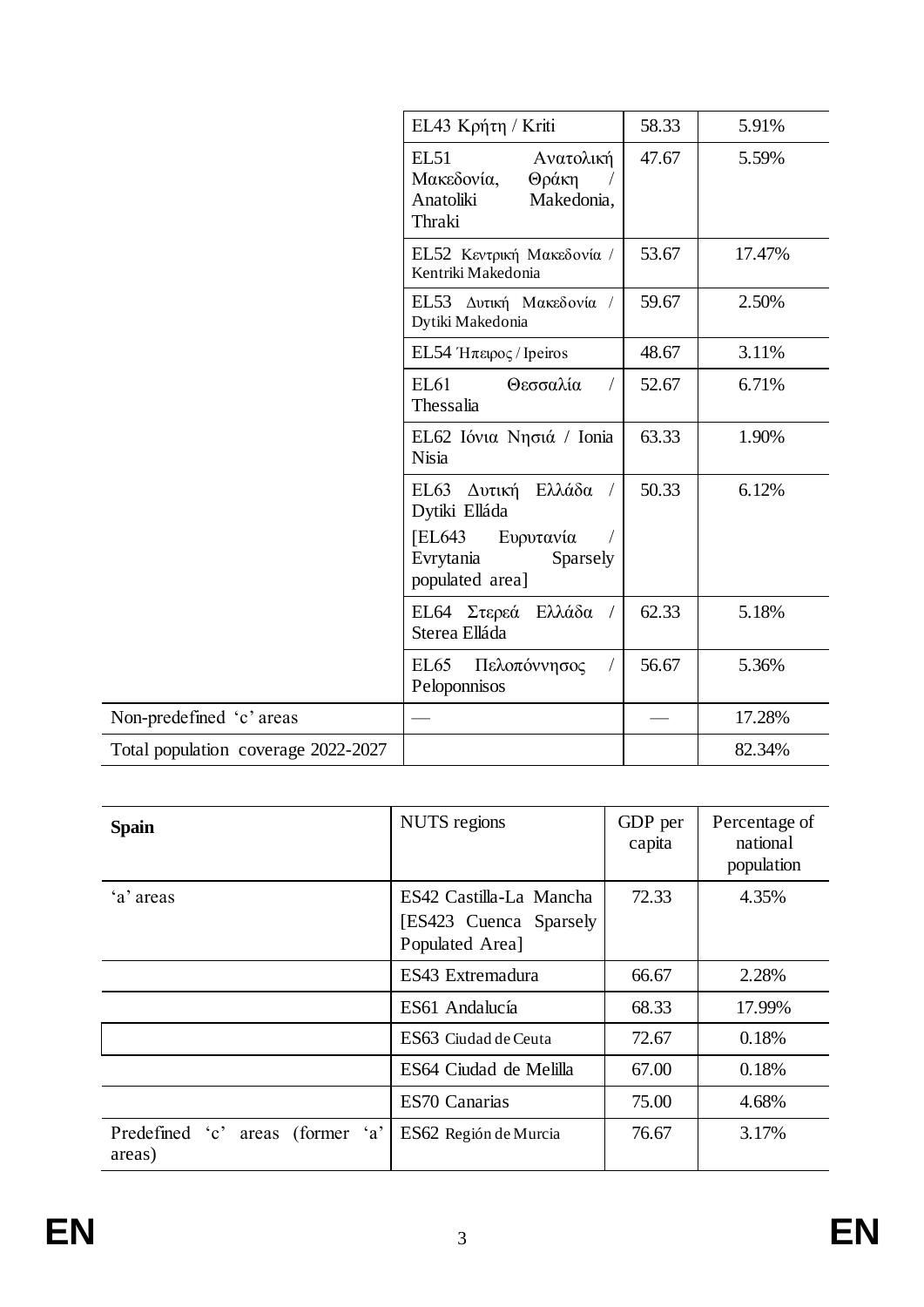| Predefined 'c'<br>areas                           | (sparsely ES242 Teruel) | 0.29%  |
|---------------------------------------------------|-------------------------|--------|
| populated areas)                                  | ES417 Soria             | 0.19%  |
| Non-predefined 'c' areas                          |                         | 32.99% |
| population coverage $2022 -$   —<br>Total<br>2027 |                         | 66.29% |

| <b>France</b>                       | NUTS regions    | <b>GDP</b><br>per<br>capita | Percentage of<br>national<br>population |
|-------------------------------------|-----------------|-----------------------------|-----------------------------------------|
| 'a' areas                           | FRY1 Guadeloupe | 73.00                       | 0.63%                                   |
|                                     | FRY2 Martinique | 77.00                       | 0.55%                                   |
|                                     | FRY3 Guyane     | 50.33                       | 0.42%                                   |
|                                     | FRY4 La Réunion | 70.00                       | 1.28%                                   |
|                                     | FRY5 Mayotte    | 32.67:                      | $0.40\%$ :                              |
|                                     | Saint-Martin*   |                             |                                         |
| Non-predefined 'c' areas            |                 |                             | 28.68%                                  |
| Total population coverage 2022-2027 |                 |                             | 31.95%                                  |

\* Saint-Martin is an outermost region but is not included in the 2021 NUTS nomenclature. To calculate the maximum aid intensity applicable, France may use data provided by its national statistical office or other recognised sources.

| Croatia                                                               | NUTS regions                                                                                   | <b>GDP</b><br>per<br>capita | Percentage of<br>national<br>population |
|-----------------------------------------------------------------------|------------------------------------------------------------------------------------------------|-----------------------------|-----------------------------------------|
| 'a' areas                                                             | HR02 Panonska Hrvatska                                                                         | 41.58                       | 27.02%                                  |
|                                                                       | HR03 Jadranska Hrvatska<br>[HR032]<br>Ličko-senjska<br>Sparsely<br>županija<br>Populated Area] | 60.33                       | 33.48%                                  |
|                                                                       | HR06 Sjeverna Hrvatska                                                                         | 48.43                       | 20.04%                                  |
| Predefined<br>$\cdot c$ ,<br>$\cdot_a$<br>(former)<br>areas<br>areas) | HR05 Grad Zagreb                                                                               | 109.24                      | 19.46%                                  |
| Total population coverage 2022-2027                                   |                                                                                                |                             | 100.00%                                 |

| <b>Italy</b> | NUTS regions | <b>GDP</b><br>per | Percentage of<br>national |
|--------------|--------------|-------------------|---------------------------|
|              |              | capita            | population                |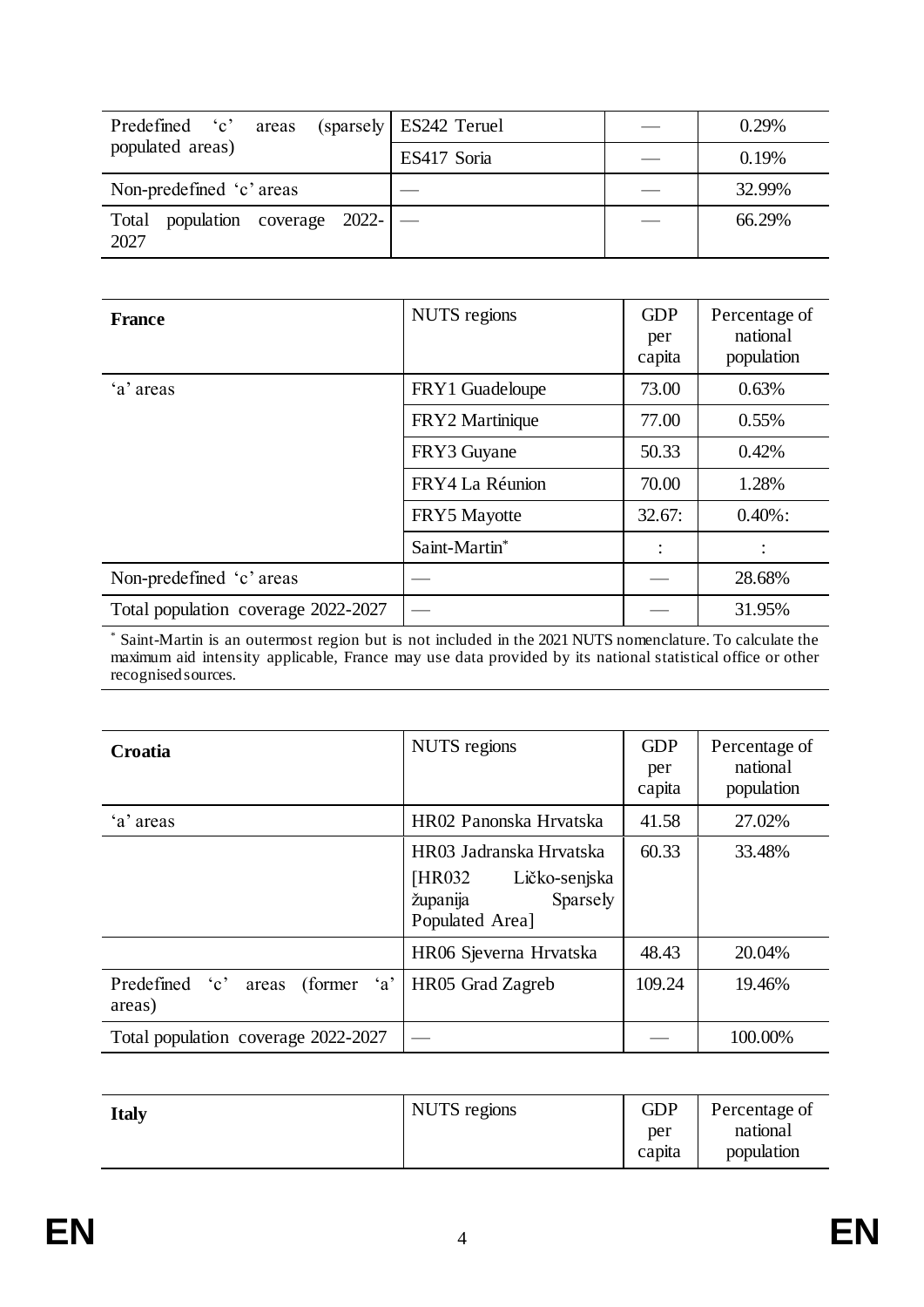| 'a' areas                           | <b>ITF2 Molise</b> | 69.33 | 0.51%  |
|-------------------------------------|--------------------|-------|--------|
|                                     | ITF3 Campania      | 62.67 | 9.62%  |
|                                     | ITF4 Puglia        | 63.33 | 6.68%  |
|                                     | ITF5 Basilicata    | 74.67 | 0.94%  |
|                                     | ITF6 Calabria      | 57.33 | 3.23%  |
|                                     | ITG1 Sicilia       | 59.67 | 8.30%  |
|                                     | ITG2 Sardegna      | 70.33 | 2.72%  |
| Non-predefined 'c' areas            |                    |       | 9.99%  |
| Total population coverage 2022-2027 |                    |       | 41.99% |

| <b>Cyprus</b>                       | NUTS regions | <b>GDP</b><br>per<br>capita | Percentage of<br>national<br>population |
|-------------------------------------|--------------|-----------------------------|-----------------------------------------|
| Non-predefined 'c' areas            |              |                             | 49.46%                                  |
| Total population coverage 2022-2027 |              |                             | 49.46%                                  |

| Latvia                              | NUTS regions                                               | <b>GDP</b><br>per<br>capita | Percentage of<br>national<br>population |
|-------------------------------------|------------------------------------------------------------|-----------------------------|-----------------------------------------|
| 'a' areas                           | LV00 Latvija<br>[LV008 Vidzeme Sparsely<br>Populated Area] | 67.00                       | 100.00%                                 |
| Total population coverage 2022-2027 |                                                            |                             | 100.00%                                 |

| Lithuania                           | NUTS regions                                | <b>GDP</b><br>per<br>capita | Percentage of<br>national<br>population |
|-------------------------------------|---------------------------------------------|-----------------------------|-----------------------------------------|
| 'a' areas                           | LT02 Vidurio ir vakarų<br>Lietuvos regionas | 65.00                       | 71.16%                                  |
| Predefined 'c'<br>areas)            | areas (former 'a' LT01 Sostines regionas    | 113.67                      | 28.84%                                  |
| Total population coverage 2022-2027 |                                             |                             | 100.00%                                 |

| NUTS regions<br>Luxembourg | <b>GDP</b><br>per<br>capita | Percentage of<br>national<br>population |
|----------------------------|-----------------------------|-----------------------------------------|
|----------------------------|-----------------------------|-----------------------------------------|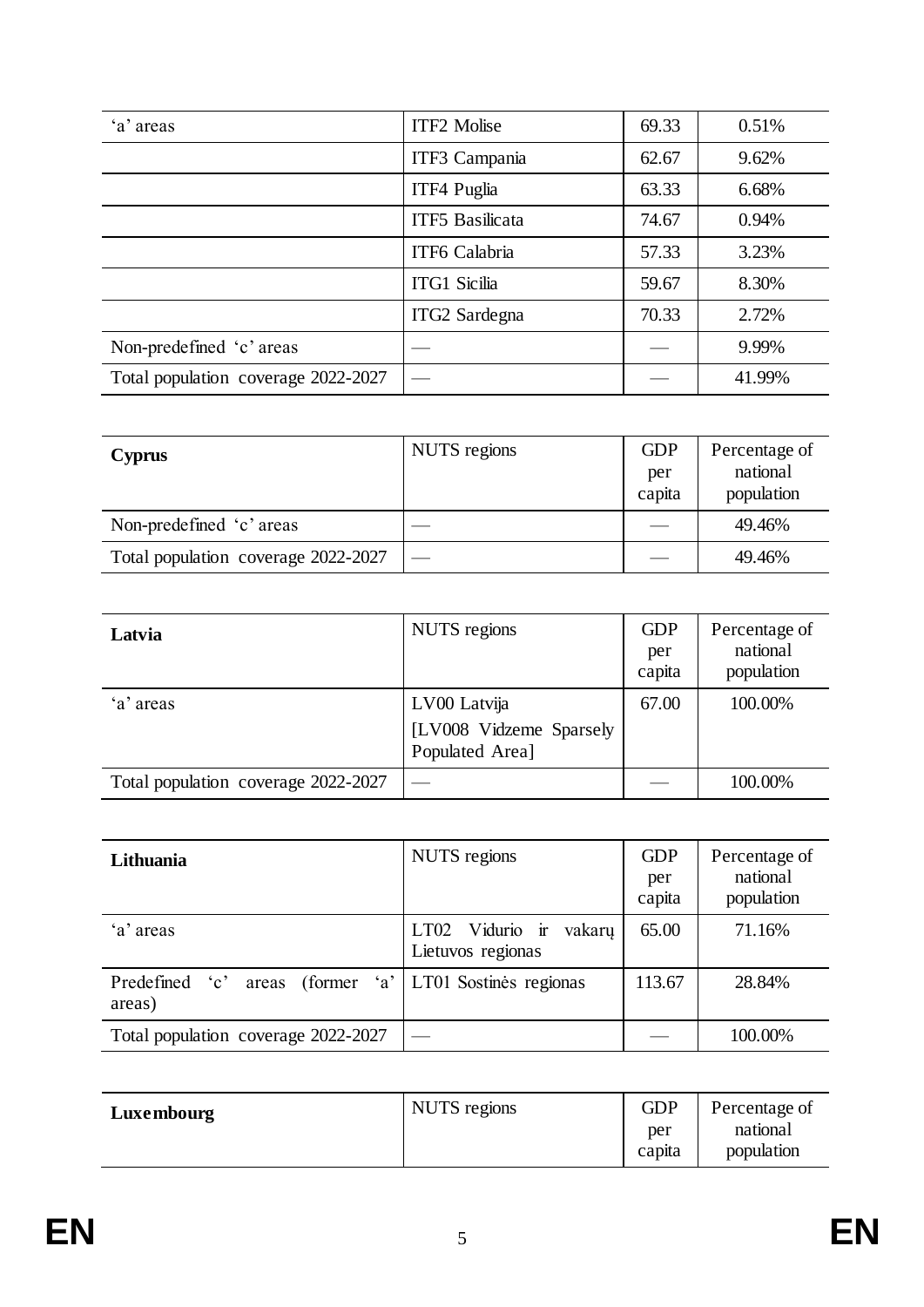| Non-predefined 'c' areas                    |  | 7.50% |
|---------------------------------------------|--|-------|
| Total population coverage $2022 - 2027$   — |  | 7.50% |

| <b>Hungary</b>                      | NUTS regions                          | <b>GDP</b><br>per<br>capita | Percentage of<br>national<br>population |
|-------------------------------------|---------------------------------------|-----------------------------|-----------------------------------------|
| 'a' areas                           | HU <sub>12</sub> Pest                 | 55.00                       | 13.00%                                  |
|                                     | HU21 Közép-Dunántúl                   | 65.33                       | 10.81%                                  |
|                                     | HU22 Nyugat-Dunántúl                  | 72.67                       | 10.10%                                  |
|                                     | HU23 Dél-Dunántúl                     | 47.33                       | 9.03%                                   |
|                                     | Észak-<br><b>HU31</b><br>Magyarország | 47.67                       | 11.57%                                  |
|                                     | HU32 Észak-Alföld                     | 44.33                       | 14.89%                                  |
|                                     | HU33 Dél-Alföld                       | 50.00                       | 12.69%                                  |
| Total population coverage 2022-2027 |                                       |                             | 82.09%                                  |

| <b>Malta</b>                        | NUTS regions | <b>GDP</b><br>per<br>capita | Percentage of<br>national<br>population |
|-------------------------------------|--------------|-----------------------------|-----------------------------------------|
| Non-predefined 'c' areas            |              |                             | 70.00%                                  |
| Total population coverage 2022-2027 |              |                             | 70.00%                                  |

| <b>Netherlands</b>                  | NUTS regions | <b>GDP</b><br>per<br>capita | Percentage of<br>national<br>population |
|-------------------------------------|--------------|-----------------------------|-----------------------------------------|
| Non-predefined 'c' areas            |              |                             | 8.98%                                   |
| Total population coverage 2022-2027 |              |                             | 8.98%                                   |

| Austria                             | NUTS regions | <b>GDP</b><br>per<br>capita | Percentage of<br>national<br>population |
|-------------------------------------|--------------|-----------------------------|-----------------------------------------|
| Non-predefined 'c' areas            |              |                             | 22.42%                                  |
| Total population coverage 2022-2027 |              |                             | 22.42%                                  |

| <b>Poland</b> | $N$ I $Tc$<br>NUTS regions | GDP | Percentage of |
|---------------|----------------------------|-----|---------------|
|---------------|----------------------------|-----|---------------|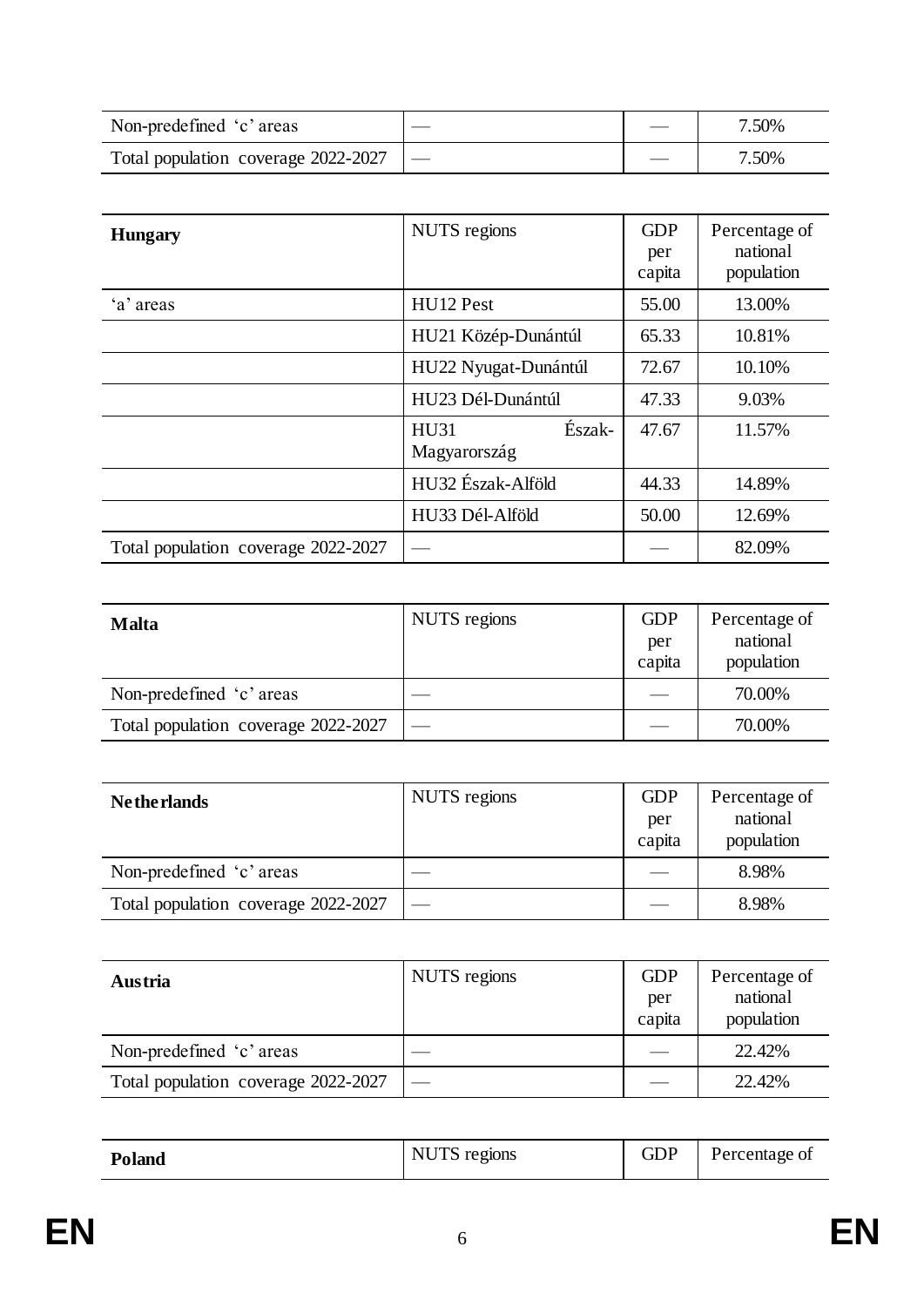|                                                                         |                                       | per<br>capita | national<br>population |
|-------------------------------------------------------------------------|---------------------------------------|---------------|------------------------|
| 'a' areas                                                               | PL21 Małopolskie                      | 63.67         | 8.84%                  |
|                                                                         | PL22 Sląskie                          | 72.33         | 11.82%                 |
|                                                                         | <b>PL42</b><br>Zachodniopomorskie     | 58.33         | 4.43%                  |
|                                                                         | PL43 Lubuskie                         | 58.00         | 2.64%                  |
|                                                                         | PL52 Opolskie                         | 55.33         | 2.57%                  |
|                                                                         | <b>PL61</b><br>Kujawsko-<br>Pomorskie | 56.33         | 5.41%                  |
|                                                                         | PL62<br>Warmińsko-<br>Mazurskie       | 49.00         | 3.73%                  |
|                                                                         | PL63 Pomorskie                        | 67.67         | 6.06%                  |
|                                                                         | PL71 Łódzkie                          | 65.00         | 6.43%                  |
|                                                                         | PL72 Świętokrzyskie                   | 50.00         | 3.24%                  |
|                                                                         | PL81 Lubelski                         | 47.67         | 5.52%                  |
|                                                                         | PL82 Podkarpackie                     | 49.33         | 5.54%                  |
|                                                                         | PL84 Podlaskie                        | 49.67         | 3.08%                  |
|                                                                         | PL92 Mazowiecki regionalny            | 59.33         | 6.12%                  |
| Predefined<br>$\cdot_c$ ,<br>$\mathbf{a}$<br>(former<br>areas<br>areas) | PL41 Wielkopolskie                    | 75.67         | 9.09%                  |
|                                                                         | PL51 Dolnośląskie                     | 77.00         | 7.55%                  |
| Non-predefined 'c' areas                                                |                                       |               | 0.82%                  |
| Total population coverage 2022-2027                                     |                                       |               | 92.90%                 |

| Portugal                 | NUTS regions                                    | <b>GDP</b><br>per<br>capita | Percentage of<br>national<br>population |
|--------------------------|-------------------------------------------------|-----------------------------|-----------------------------------------|
| 'a' areas                | PT11 Norte                                      | 65.67                       | 34.76%                                  |
|                          | PT16 Centro (PT)                                | 67.33                       | 21.63%                                  |
|                          | PT18 Alentejo                                   | 72.67                       | 6.89%                                   |
|                          | Região<br>Autónoma<br><b>PT20</b><br>dos Açores | 69.00                       | 2.37%                                   |
|                          | Região<br>Autónoma<br><b>PT30</b><br>da Madeira | 76.00                       | 2.47%                                   |
| Non-predefined 'c' areas |                                                 |                             | 2.11%                                   |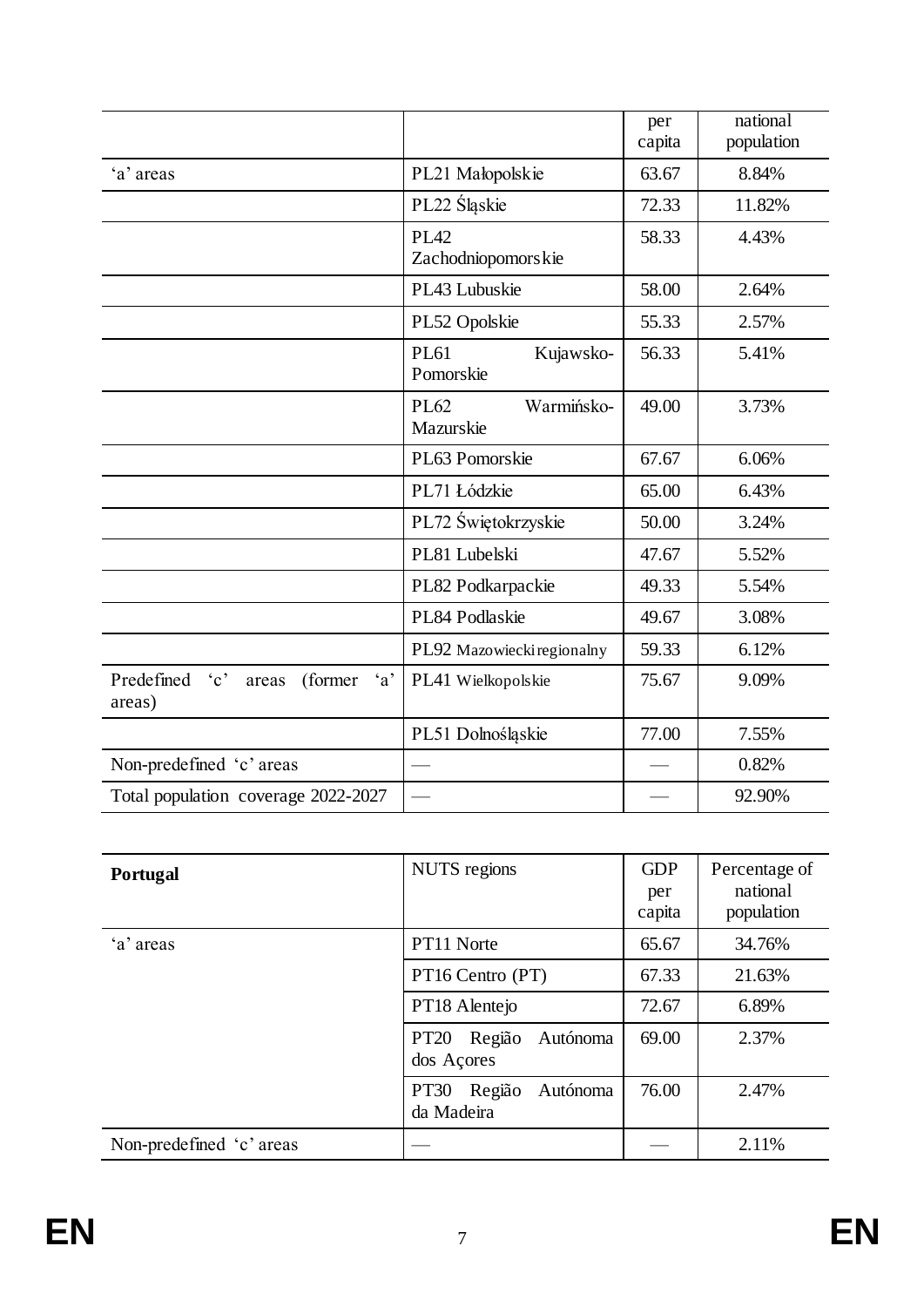| Total population coverage 2022-2027 |  | $3\%$ |
|-------------------------------------|--|-------|

| Romania                             | NUTS regions          | <b>GDP</b><br>per<br>capita | Percentage of<br>national<br>population |
|-------------------------------------|-----------------------|-----------------------------|-----------------------------------------|
| 'a' areas                           | RO11 Nord-Vest        | 58.33                       | 13.13%                                  |
|                                     | RO12 Centru           | 60.00                       | 11.93%                                  |
|                                     | RO21 Nord-Est         | 39.67                       | 16.48%                                  |
|                                     | RO22 Sud-Est          | 52.67                       | 12.37%                                  |
|                                     | RO31 Sud - Muntenia   | 49.33                       | 15.14%                                  |
|                                     | RO41 Sud-Vest Oltenia | 46.67                       | 9.96%                                   |
|                                     | RO42 Vest             | 66.00                       | 9.15%                                   |
| Non-predefined 'c' areas            |                       |                             | 1.19%                                   |
| Total population coverage 2022-2027 |                       |                             | 89.34%                                  |

| <b>Slovenia</b>                     | NUTS regions           | <b>GDP</b><br>per<br>capita | Percentage of<br>national<br>population |
|-------------------------------------|------------------------|-----------------------------|-----------------------------------------|
| 'a' areas                           | SI03 Vzhodna Slovenija | 70.67                       | 52.71%                                  |
| Non-predefined 'c' areas            |                        |                             | 17.29%                                  |
| Total population coverage 2022-2027 |                        |                             | 70.00%                                  |

| <b>Slovakia</b>                     | NUTS regions                         | <b>GDP</b><br>per<br>capita | Percentage of<br>national<br>population |
|-------------------------------------|--------------------------------------|-----------------------------|-----------------------------------------|
| 'a' areas                           | SK02 Západné Slovensko               | 66.67                       | 33.55%                                  |
|                                     | SK03 Stredné Slovensko               | 58.00                       | 24.60%                                  |
|                                     | <b>SK04</b><br>Východné<br>Slovensko | 52.00                       | 29.82%                                  |
| Total population coverage 2022-2027 |                                      |                             | 87.97%                                  |

| <b>Finland</b> |           |       | NUTS regions                 | <b>GDP</b><br>per<br>capita | Percentage of<br>national<br>population |
|----------------|-----------|-------|------------------------------|-----------------------------|-----------------------------------------|
| Predefined     | $\cdot_c$ | areas | (sparsely   FI1D1 Etelä-Savo |                             | 2.67%                                   |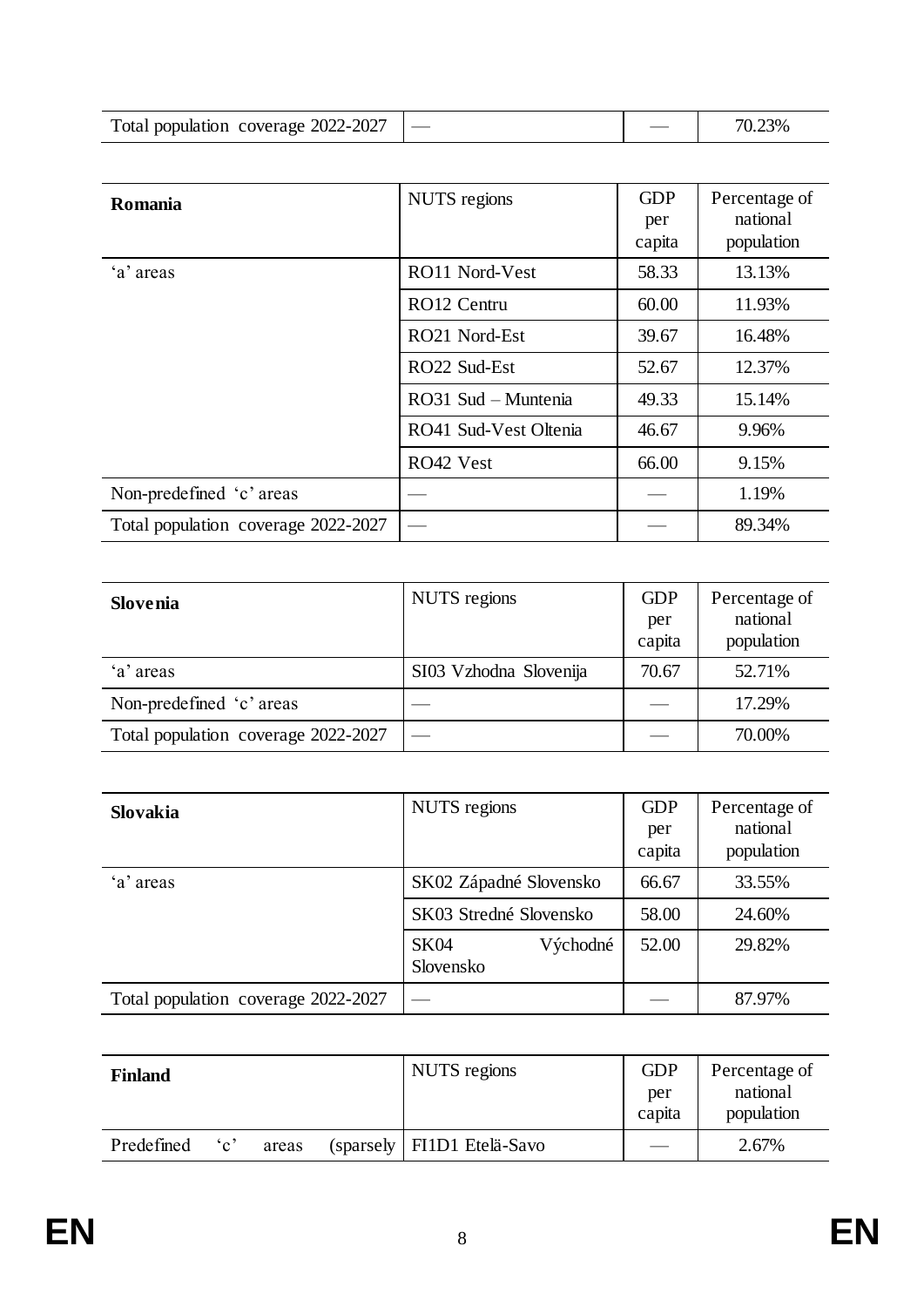| populated areas)                    | FI1D2 Pohjois-Savo      | 4.46%  |
|-------------------------------------|-------------------------|--------|
|                                     | FI1D3 Pohjois-Karjala   | 2.95%  |
|                                     | FI1D5 Keski-Pohjanmaa   | 1.24%  |
|                                     | FI1D7 Lappi             | 3.24%  |
|                                     | FI1D8 Kainuu            | 1.34%  |
|                                     | FI1D9 Pohjois-Pohjanmaa | 7.43%  |
| Non-predefined 'c' areas            |                         | 3.52%  |
| Total population coverage 2022-2027 |                         | 26.86% |

| <b>Sweden</b>                        | <b>NUTS</b> regions       | <b>GDP</b><br>per<br>capita | Percentage of<br>national<br>population |
|--------------------------------------|---------------------------|-----------------------------|-----------------------------------------|
| Predefined 'c'<br>(sparsely<br>areas | SE312 Dalarnas län        |                             | 2.81%                                   |
| populated areas)                     | SE321 Västernorrlands län |                             | 2.42%                                   |
|                                      | SE322 Jämtlands län       |                             | 1.27%                                   |
|                                      | SE331 Västerbottens län   |                             | 2.63%                                   |
|                                      | SE332 Norrbottens län     |                             | 2.48%                                   |
| Non-predefined 'c' areas             |                           |                             | 9.98%                                   |
| Total population coverage 2022-2027  |                           |                             | 21.60%                                  |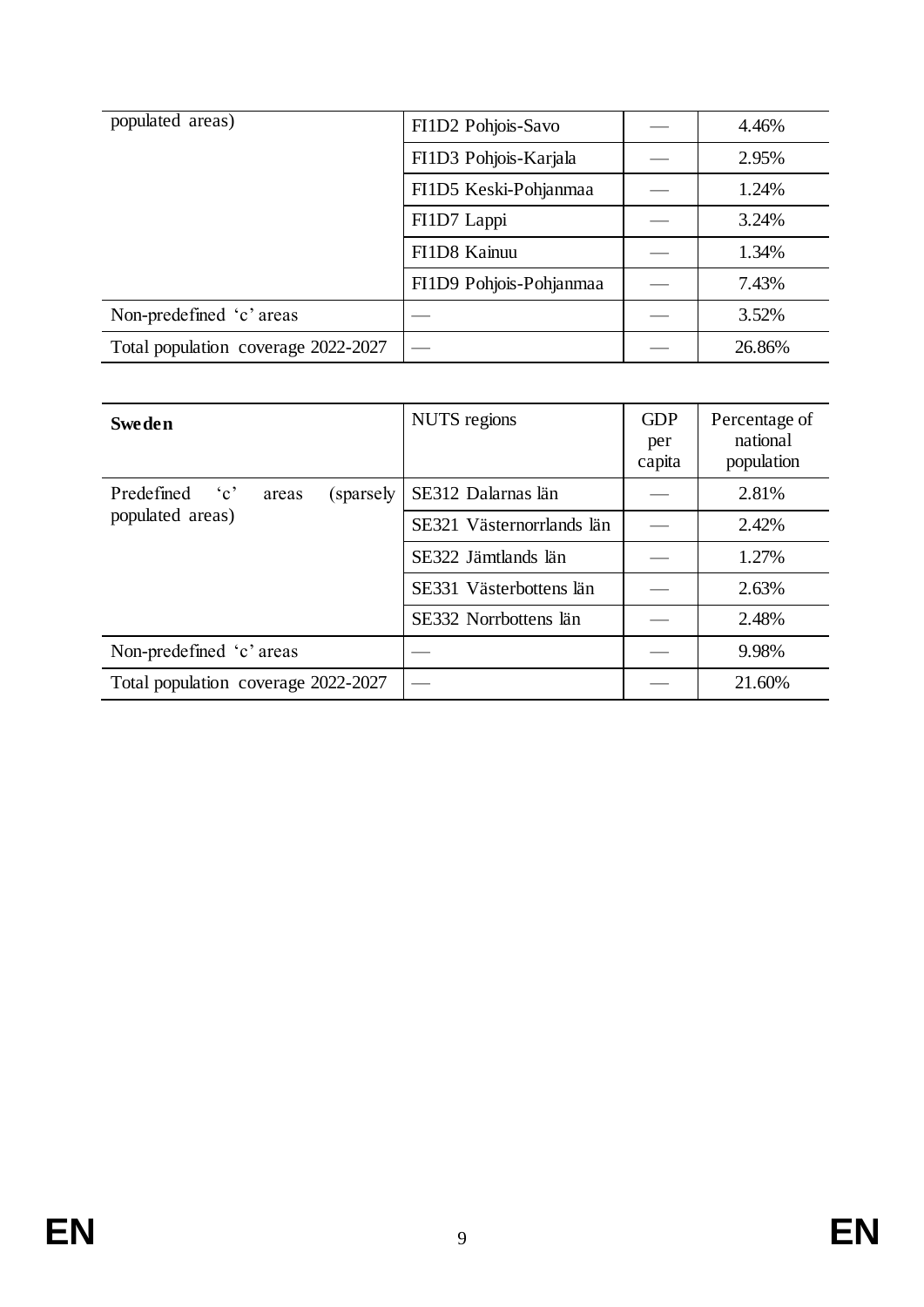| <b>Northern Ireland*</b>            | NUTS regions | <b>GDP</b><br>per<br>capita | Percentage of<br>population <sup>3</sup> |
|-------------------------------------|--------------|-----------------------------|------------------------------------------|
| Non-predefined 'c' areas            |              |                             | 100.00%                                  |
| Total population coverage 2022-2027 |              |                             | 100.00%                                  |

**Annex II – Regional aid coverage for Northern Ireland**

\* These Guidelines apply also to Northern Ireland as agreed within the Protocol on Ireland/Northern Ireland annexed to the Withdrawal Agreement (Agreement on the withdrawal of the United Kingdom of Great Britain and Northern Ireland from the European Union and the European Atomic Energy Community OJ L 29, 31.1.2020, p. 7–187).

 $\overline{3}$ <sup>3</sup> To ensure continuity in the regional aid map of Northern Ireland in light of the s tructural impact of the withdrawal of the United Kingdom from the European Union, Northern Ireland should exceptionally keep its current coverage (100%).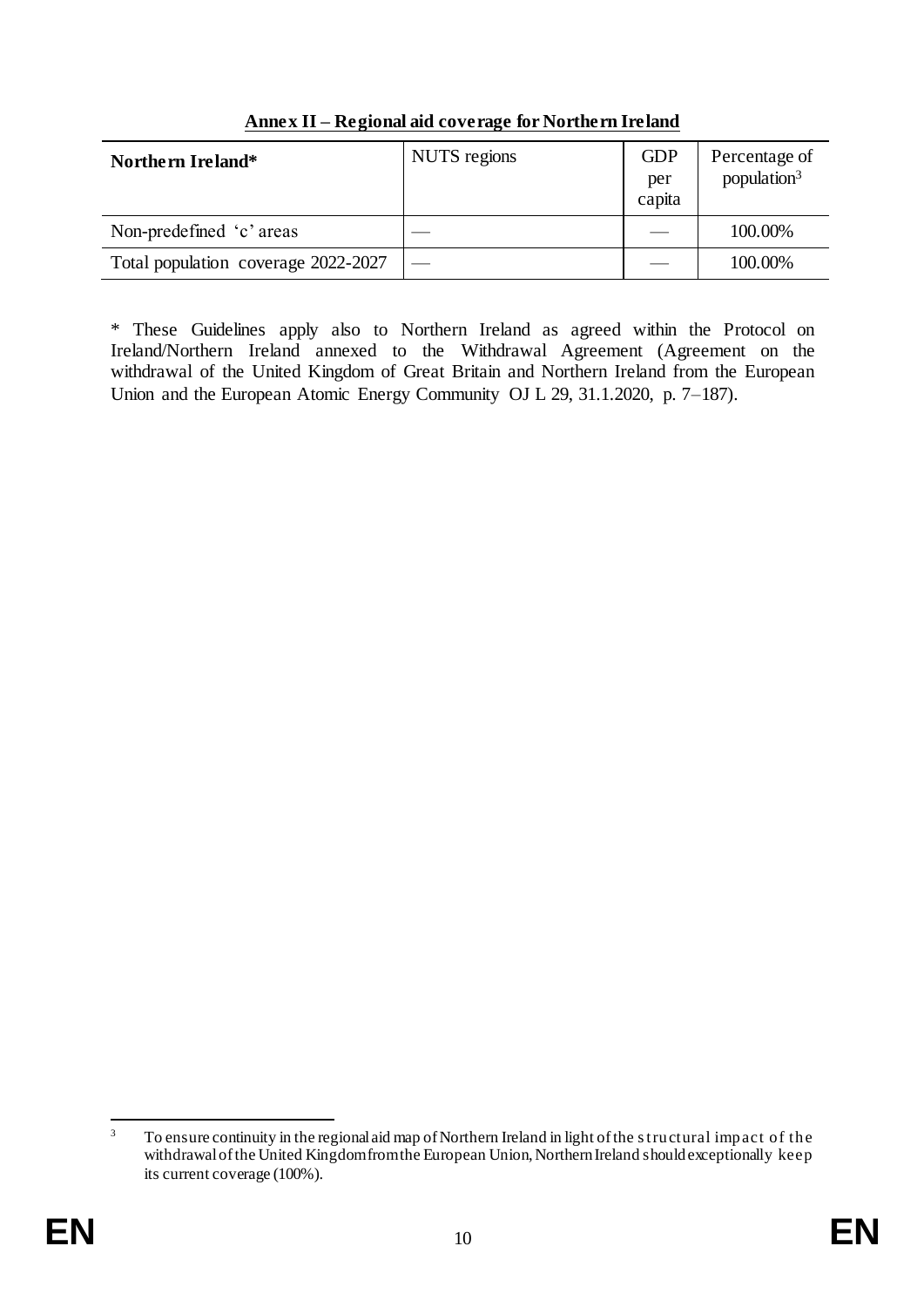#### **Annex III – Method to be used for allocating non-predefined 'c' coverage among Member States**

The Commission will calculate the non-predefined 'c' coverage for each Member State by applying the following method:

- (1) The Commission will identify any NUTS 3 regions in the Member States that are not in any of the following areas:
	- eligible 'a' areas set out in Annex I;
	- former 'a' areas set out in Annex I;
	- sparsely populated areas set out in Annex I.
- (2) Among the NUTS 3 regions identified under Step 1, the Commission will identify those that have either:
	- a GDP per capita<sup>4</sup> below or equal to the national GDP per capita disparity threshold $5$  or:
	- an unemployment<sup>6</sup> rate above or equal to the national unemployment disparity threshold<sup>7</sup> , or above or equal to 150% of the national average or;
	- a GDP per capita below or equal to 90% of the EU27 average or;
	- an unemployment rate above or equal to 125% of the EU27 average.
- (3) The allocation of non-predefined 'c' coverage for Member State *i* (A*i*) is calculated by using the following formula (expressed as a percentage of the EU27 population):

 $A_i = p_i / P \times 100$ 

where:

 $p_i$  is the population<sup>8</sup> of the NUTS 3 regions in Member State  $i$  identified under Step 2.

P is the sum of the population of the NUTS 3 regions in the EU27 identified under Step 2.

<sup>1</sup> <sup>4</sup> All GDP per capita referred to in this Annex are based on the average over the last three years for which Eurostat data are available, i.e. 2016-2018.

<sup>5</sup> The national GDP per capita disparity threshold for Member State *i* (TG*i*) is calculated using the following formula (expressed as a percentage of national GDP per capita):  $(TG)<sub>i</sub> = 85 \times ((1 + 100 / g<sub>i</sub>)/2)$ 

where: g*<sup>i</sup>* is the GDP per capita of Member State *i*, expressed as a percentage of the EU27 average.

<sup>&</sup>lt;sup>6</sup> All unemployment data referred to in this Annex are based on the average of the last three years for which Eurostat data are available, i.e. 2017-2019. However, these data do not contain information at NUTS 3 level and therefore unemployment data for the NUTS 2 region in which those NUTS 3 regions are located are used.

<sup>7</sup> The national unemployment rate disparity threshold for Member State *i* (TU*i*) is calculated using the following formula (expressed as a percentage of the national unemployment rate):  $(TU)_i = 115 \times ((1 + 100 / u_i) / 2)$ 

where:  $u_i$  is the national unemployment rate of Member State  $i$ , expressed as a percentage of the EU27 average.

<sup>&</sup>lt;sup>8</sup> Population figures for NUTS 3 regions are calculated on the basis of the population data used by Euros tat to calculate the regional GDP per capita for 2018.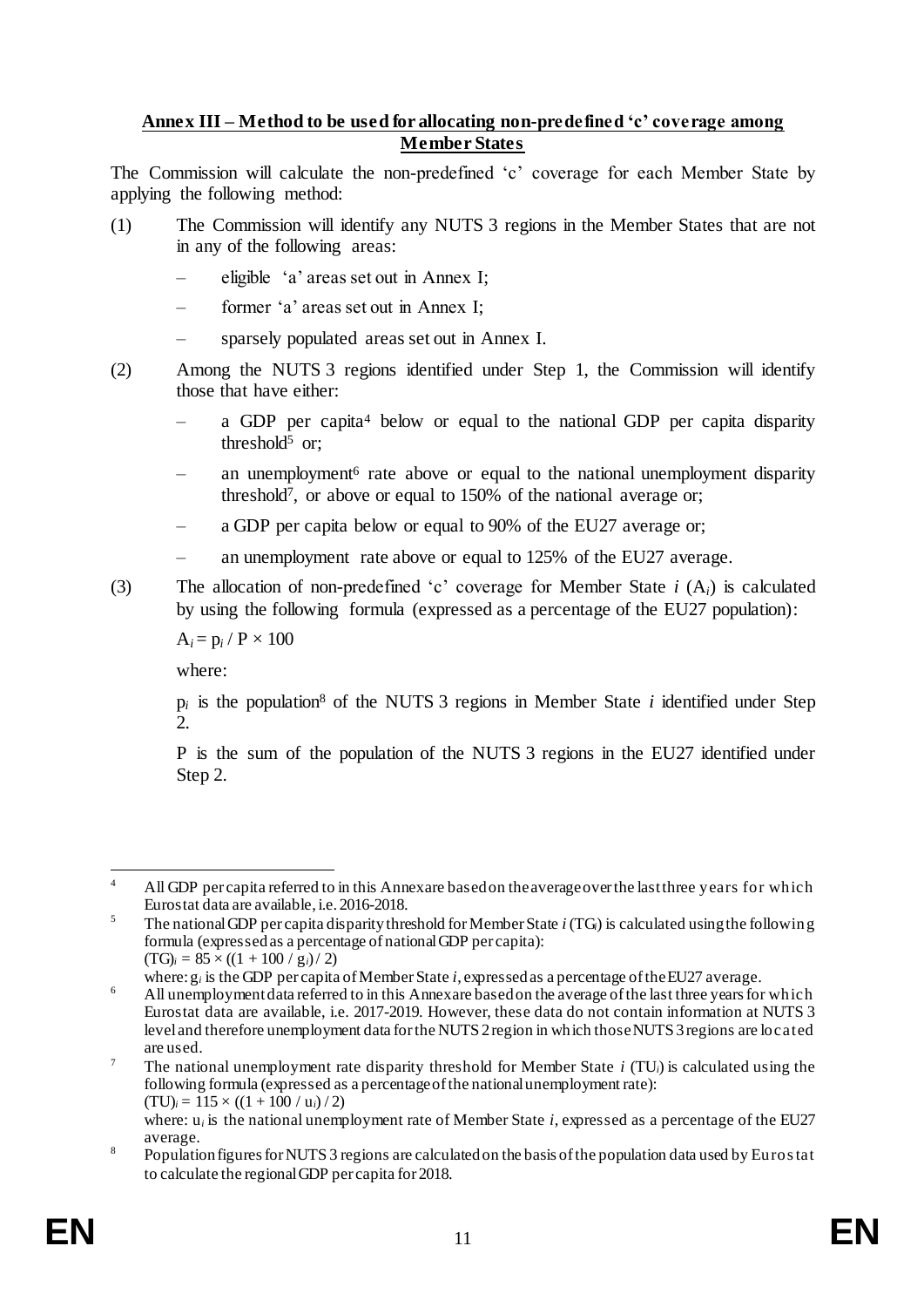#### **Annex IV – Method to define assisted areas experiencing population loss as referred to in section 7.4.5**

In accordance with paragraph 188, Member States may identify the areas experiencing a population loss as follows:

- Member States must identify assisted areas at the level of NUTS3 under Article  $107(3)$  (a) and (c) of the Treaty;
- Eurostat data on population density for the period 2009-2018 must be used, based on the most recent NUTS classification available;
- Member States must demonstrate a population loss of more than 10% over the period 2009-2018.
- Where the NUTS classification was changed during the previous 10 years, then Member States must use the data on population density for the longest available time period.

Member States must include the areas thus identified when issuing a notification under paragraph 189.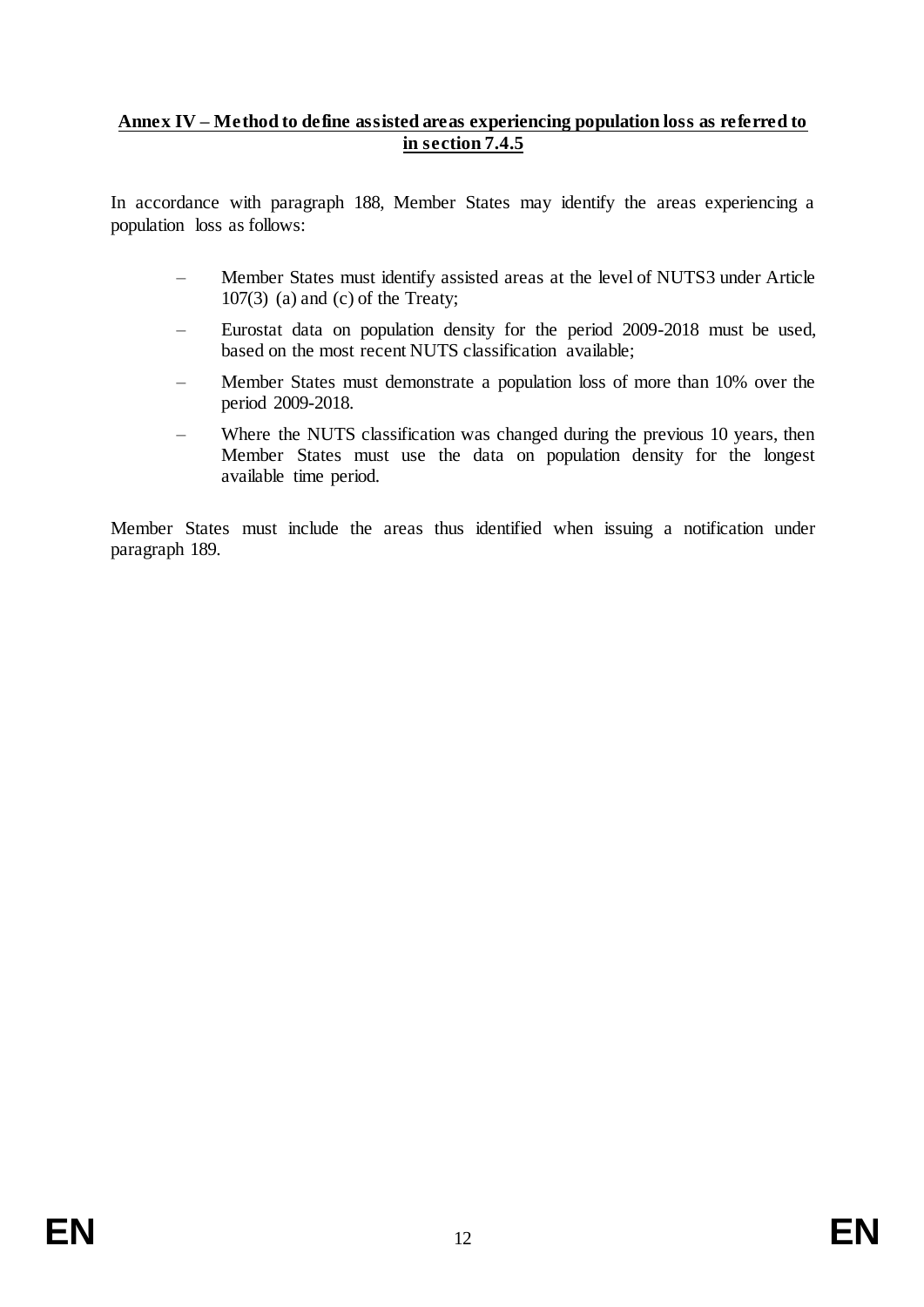#### **Annex V – Information to be provided when notifying a regional aid map**

- (1) Member States must provide information for each of the following categories of areas proposed for designation, if applicable:
	- 'a' areas:
	- former 'a' areas;
	- sparsely populated areas;
	- very sparsely populated areas;
	- territories identified for support from the Just Transition Fund as referred to in section 7.4.4;
	- assisted areas experiencing population loss as referred to in section 7.4.5;
	- non-predefined areas 'c' areas designated on the basis of Criterion 1;
	- non-predefined areas 'c' areas designated on the basis of Criterion 2;
	- non-predefined areas 'c' areas designated on the basis of Criterion 3;
	- non-predefined areas 'c' areas designated on the basis of Criterion 4;
	- non-predefined areas 'c' areas designated on the basis of Criterion 5;
- (2) Under each category, Member States must provide the following information for each proposed area:
	- identification of the area (using the NUTS 2 or NUTS 3 region code of the area, the LAU code of the areas that form the contiguous area or other official denominations of the administrative units concerned);
	- the proposed aid intensity in the area for the period 2022-2027 or, for former 'a' areas, for the periods 2022-2024 and 2025-2027 (indicating any increase of aid intensity as under paragraphs 180, 181, 183 or 184, 185 and 186, if applicable);
	- the total resident population of the area, as stated in paragraph 177.
- (3) For the designation of sparsely and very sparsely populated areas, Member States must provide sufficient proof that the applicable conditions in paragraph 169 are met.
- (4) For non-predefined areas designated on the basis of Criteria 1-5, Member States must provide sufficient proof that all applicable conditions laid down in paragraphs 175, 176 and 177 are met.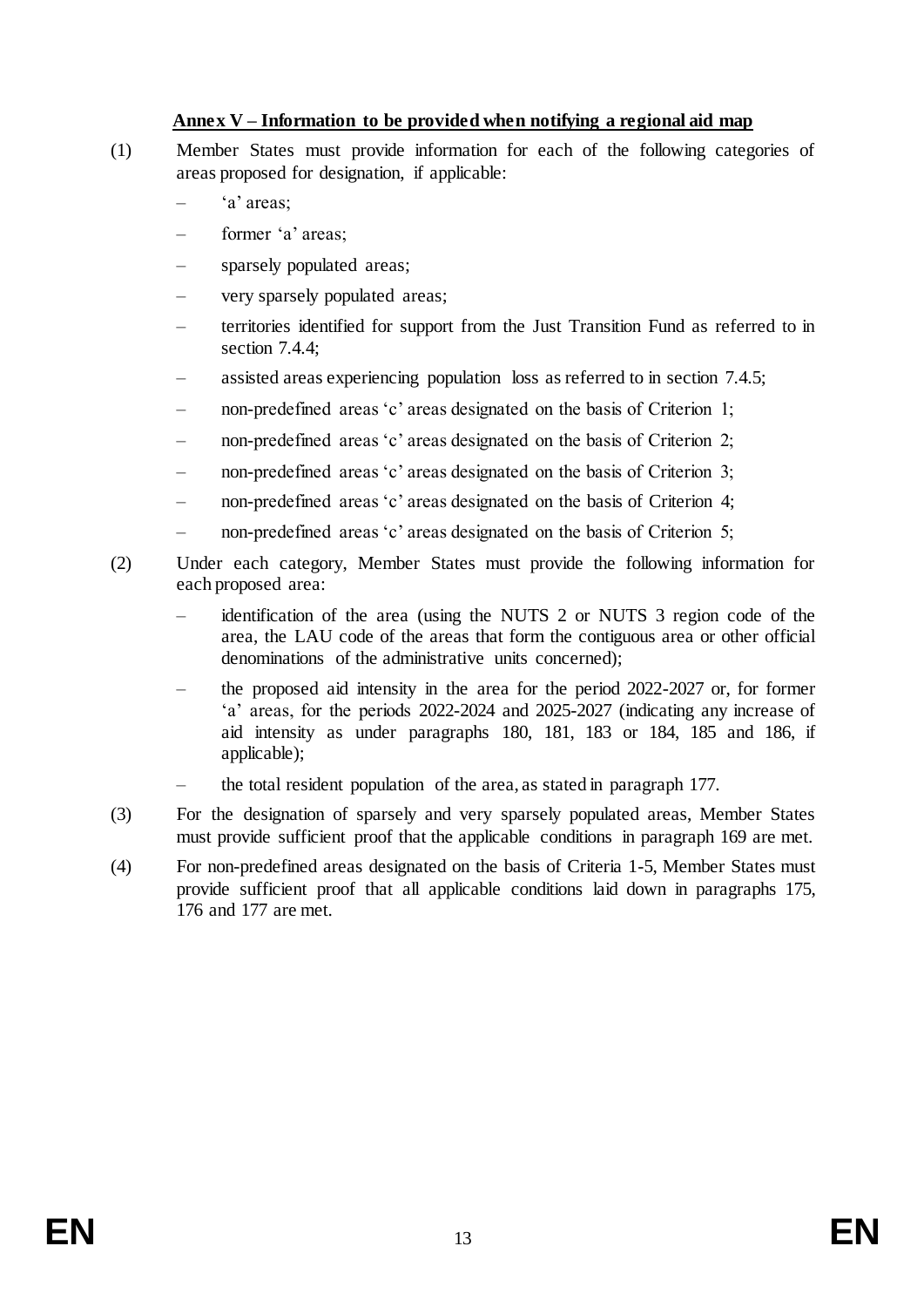#### **Annex VI – Definition of the steel sector**

For the purpose of these Guidelines, 'steel sector' means the production of one or more of the following:

- (a) pig iron and ferro-alloys: pig iron for steelmaking, foundry and other pig iron, spiegeleisen and high-carbon ferro-manganese, not including other ferro-alloys;
- (b) crude and semi-finished products of iron, ordinary steel or special steel: liquid steel cast or not cast into ingots, including ingots for forging semi-finished products: blooms, billets and slabs; sheet bars and tinplate bars; hot-rolled wide coils, with the exception of the production of liquid steel for castings from small and medium-sized foundries;
- (c) hot finished products of iron, ordinary steel or special steel: rails, sleepers, fishplates, soleplates, joists, heavy sections of 80 mm and over, sheet piling, bars and sections of less than 80 mm and flats of less than 150 mm, wire rod, tube rounds and squares, hot-rolled hoop and strip (including tube strip), hot-rolled sheet (coated or uncoated), plates and sheets of 3 mm thickness and over, universal plates of 150 mm and over, with the exception of wire and wire products, bright bars and iron castings;
- (d) cold finished products: tinplate, terneplate, blackplate, galvanised sheets, other coated sheets, cold-rolled sheets, electrical sheets and strip for tinplate, cold-rolled plate, in coil and in strip;
- (e) tubes: all seamless steel tubes, welded steel tubes with a diameter of over 406.4 mm.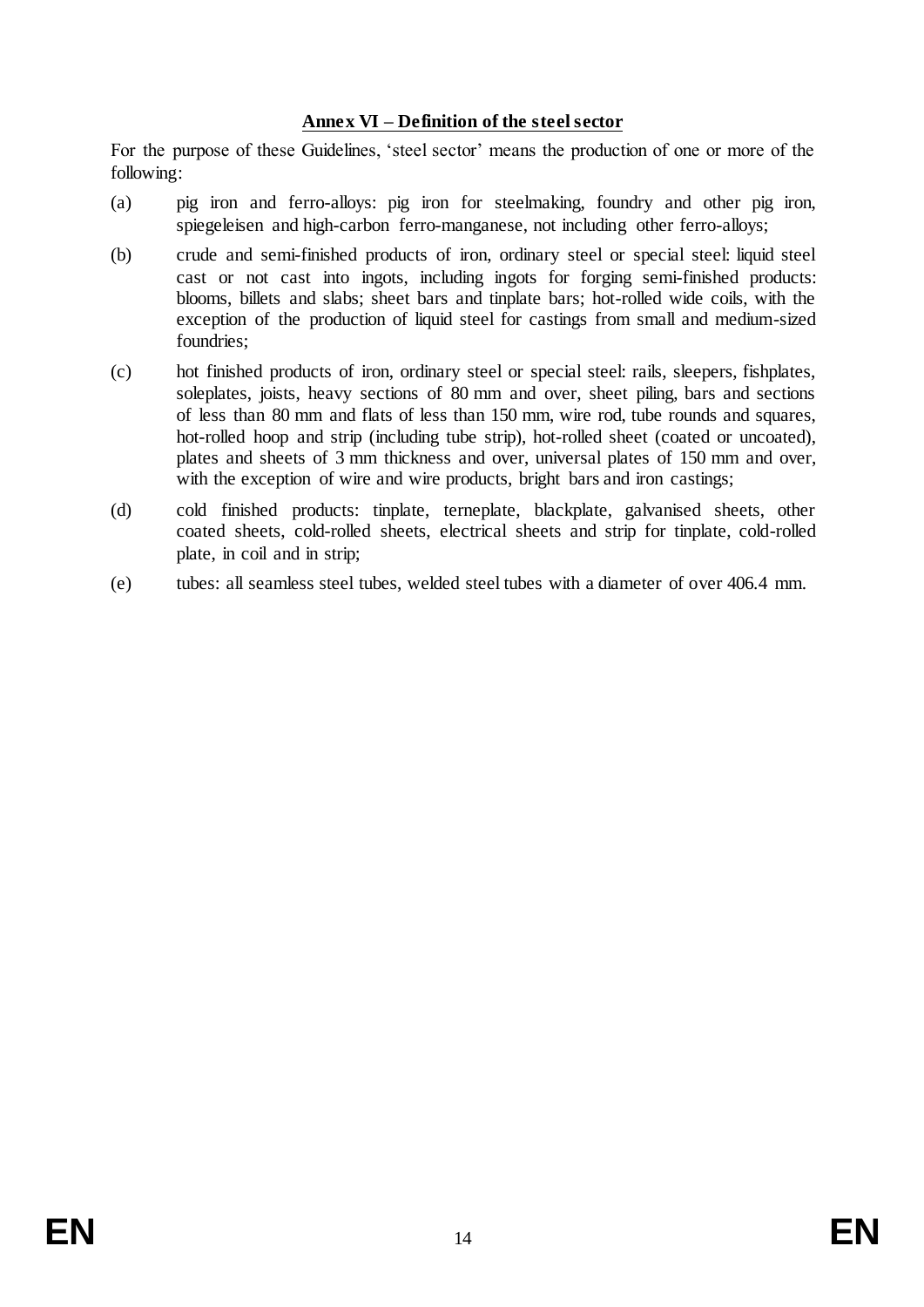#### **Annex VII – Information to be included in the application form for regional investment aid**

1.Information about the aid beneficiary:

- Name, registered address of main seat, main sector of activity (NACE code).
- Declaration that the firm is not in difficulty, as defined under the rescue and restructuring guidelines.
- Declaration detailing the aid (both de minimis and State aid) already received for other investments over the last three years in the same NUTS 3 region where the new investment will be located. Declaration specifying regional aid received or to be received for the same project by other granting authorities.
- Declaration specifying whether the beneficiary has closed a same or similar activity in the EEA two years preceding the date of this application.
- Declaration specifying whether the beneficiary has the intention to close down such an activity at the moment of aid application within a period of two years after the investment to be subsidised is completed.
- For aid granted under a scheme: non-relocation declaration and commitment.

2. Information about the investment to be supported:

- Short description of the investment.
- Short description of expected positive effects for the area concerned (for example, number of jobs created or safeguarded, R&D&I activities, training, creation of a cluster and project's possible contribution to the green<sup>9</sup> and digital transition of the regional economy).
- Applicable legal basis (national, EU or both).
- Planned start of works and completion of the investment.
- Location(s) of the investment.

3. Information about the financing of the investment:

- Investment costs and other associated costs, cost benefit analysis for the notified aid measure.
- Total eligible costs.
- Aid amount needed to carry out the investment.
- Aid intensity.

4. Information on the need for aid and its expected impact:

- Short explanation of the need for aid and its impact on the investment decision or location decision. This must include an explanation of the alternative investment or location decision if aid is not granted.
- Declaration of absence of an irreversible agreement between the aid beneficiary and contractors to carry out the investment.

<sup>1</sup> 9 Including, where relevant, information on whether the investment is environmentally sustainable within the meaning of the EU Taxonomy Regulation 2020/852, OJ L 198, 22.6.2020, p. 13–43 or other comparable methodologies.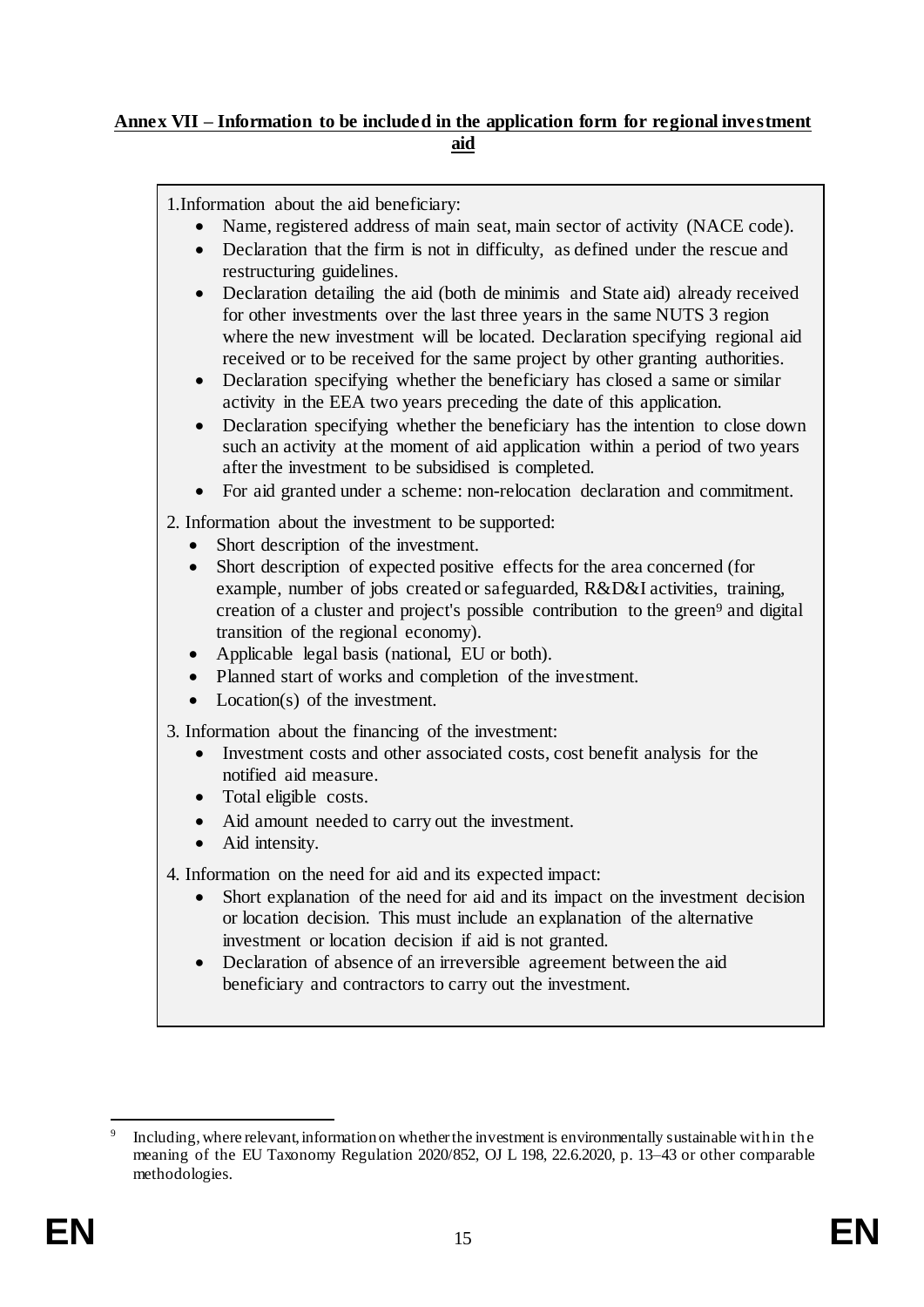### **Annex VIII – Information referred to in paragraph 136**

The information on individual awards referred to in paragraph 136.2 of the Guidelines must include the following:

- Identity of the individual aid beneficiary $10$ 
	- name
	- aid beneficiary's identifier
- Type of aid beneficiary at the time of application:
	- SME
	- large enterprise
- Region in which the aid beneficiary is located, at NUTS level II or below
- The main sector or activity of the aid beneficiary for the given aid, identified by the, NACE group (three-digit numerical code)<sup>11</sup>
- Aid element expressed in full in the national currency
- Where different from the aid element, the nominal aid amount, expressed in full in the national currency<sup>12</sup>
- Aid instrument $13$ :
	- grant/interest rate subsidy/debt write-off
	- loan/repayable advances/reimbursable grant
	- guarantee
	- tax advantage or tax exemption
	- risk finance
	- other (please specify)
- Date of award and date of publication
- Objective of the aid
- Identity of the granting authority or authorities

<sup>1</sup> <sup>10</sup> With the exception of business secrets and other confidential information in duly justified cases and subject to the Commission's agreement (Commission communication of 1.12.2003 on professional secrecy in State aid decisions, C(2003) 4582 [\(OJ C 297, 9.12.2003, p. 6\)](https://eur-lex.europa.eu/legal-content/EN/AUTO/?uri=OJ:C:2003:297:TOC)).

<sup>&</sup>lt;sup>11</sup> Regulation (EC) No 1893/2006 of the European Parliament and of the Council of 20 December 2006 establishing the statistical classification of economic activities NACE Revision 2 and amending Council Regulation (EEC) No 3037/90 as well as certain regulations governing specific statistical domains (OJ L 393, 30.12.2006, p. 1).

<sup>&</sup>lt;sup>12</sup> Gross grant equivalent, or where applicable, the amount of the investment. For operating aid, the annual aid amount per aid beneficiary can be provided. For fiscal schemes, this amount can be provided by the ranges set out in paragraph 139. The amount to be published is the maximum allowed tax benefit and not the amount deducted each year (e.g. in the context of a tax credit, the maximum allowed tax credit must be published rather than the actual amount, which might depend on the taxable revenue and vary each year).

<sup>&</sup>lt;sup>13</sup> If the aid is granted through multiple aid instruments, the aid amount must be specified by instrument.